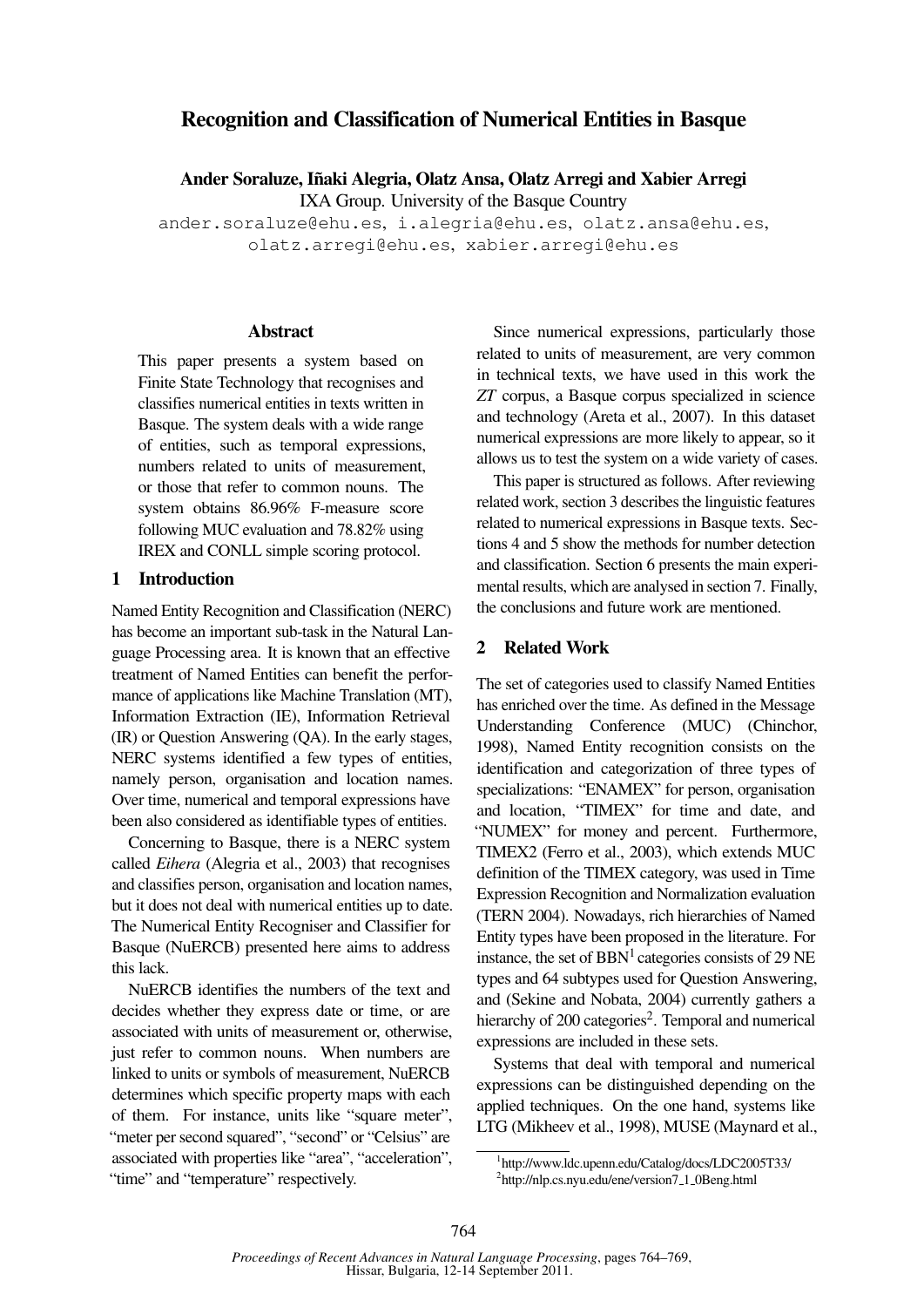2001), HNERC (Farmakiotou et al., 2002), OAK (Sekine and Nobata, 2004), (Magnini et al., 2002) and (Arora et al., 2009) use pattern-based rules. On the other hand, it is worth mentioning approaches based on Hidden Markov Model (HMM) like Nymble (Bikel et al., 1997) and (Zhou and Su, 2002). A comparison between them shows that hand-crafted rule-based systems normally obtain better precision than systems based on statistical models, but the recall is lower and they require much manual work. On the contrary, statistical NERC systems require a large amount of manually annotated training data. Therefore, factors like the specificity of the domain and the availability of big training data are determinant in order to decide which method to use.

It is remarkable that systems that work on lessresourced languages normally choose a rule-based approach, as (Arora et al., 2009) for Hindi or (Farmakiotou et al., 2002) for Greek.

# 3 Numbers in Basque

Numbers appear in many different ways in Basque written texts. Due to Basque is an agglutinative language, a given lemma makes different word forms and this occurs even with numbers. For example, the same number can appear in different ways such as *15, 15ek, 15engana* "15, the 15, to the 15", depending on the role that it plays in the sentence.

In order to determine the different types of numerical entities we analysed the *ZT* Corpus. This corpus is a tagged collection of specialised texts in Basque. It is composed of a 1.6 million-word part, whose annotation has been revised by hand, and another automatically tagged 6 million-word part.

Numerical entities can express a wide range of information such as percentages, magnitudes, dates, times, etc. Although most of the numbers follow a simple pattern (digit and unit of measurement or category) the difficulty lies in some compound structures such as percentages or pairs of numbers with a conjunction between them. In general the patterns where the categories and the numbers are far from each other are difficult to treat. Moreover, special attention must be paid to the order of the words in the phrase. Occasionally the number can appear after the category, like in *2 lagun, lagun 2* "2 friends".

### 4 Number Detection

The input of NuERCB is the result of the Basque shallow syntactic analyser (Aduriz and Díaz de Ilarraza, 2003) developed in  $IXA<sup>3</sup>$  group. The analyser identifies and tags numbers according to six predefined types:

**ZEN:** Non declined numbers written with digits; cardinals *22*, percentages *% 4,5*, times *23:30*, etc.

ZEN DEK: Declined numbers; cardinals *22k, 45i, 5ek*, percentages *% 45ean*, times *23:30etan* "at 23:30", etc.

HAUL ZNB: Multiword numbers; *98 milioi* "98 million".

HAUL DATA: Multiword date structure; *martxoaren 19an* "on March 19".

ERROM: Roman numerals; *VI*.

DET DZH: Numbers written in characters: *hamaika* "eleven".

We have evaluated the accuracy of the numbers detection carried out by the syntactic analyser, so that we can know the error rate in the input of NuERCB. We took 200 numbers randomly and we compared the analyser's tags with the actual ones. The obtained accuracy was 92,5%.

Observing the result, we concluded that the detection of numbers by the syntactic analyser was satisfactory as a starting point of our work. Nevertheless, some of the errors produced by the syntactic analyser have been handled by NuERCB to improve the overall performance.

# 5 Number Classification

In this section, we first introduce the kinds of categories used in NuERCB, and then describe the system itself.

#### 5.1 Numerical entities

The range of categories for numerical entities is wide. On the one hand, there are categories associated with specific properties such as area, density, length, temperature, time, etc. that are represented by units or symbols: metre (m), kilogram (kg), second (s), etc. We identified 41 different properties, 2006 units and 1986 symbols. These categories are denoted as closed. On the other hand, each common noun or concept can be considered as an open category.

In the case of the closed categories, our goal is to mark numerical entities along with the property they refer to and the unit or symbol which is used for it. For example, in the sentence *Hegazkinak 2000 km/h-ko abiaduran mugi daitezke* "The airplanes can fly at 2000 km/h", 2000 is labeled with a couple of

<sup>3</sup> http://ixa.si.ehu.es/Ixa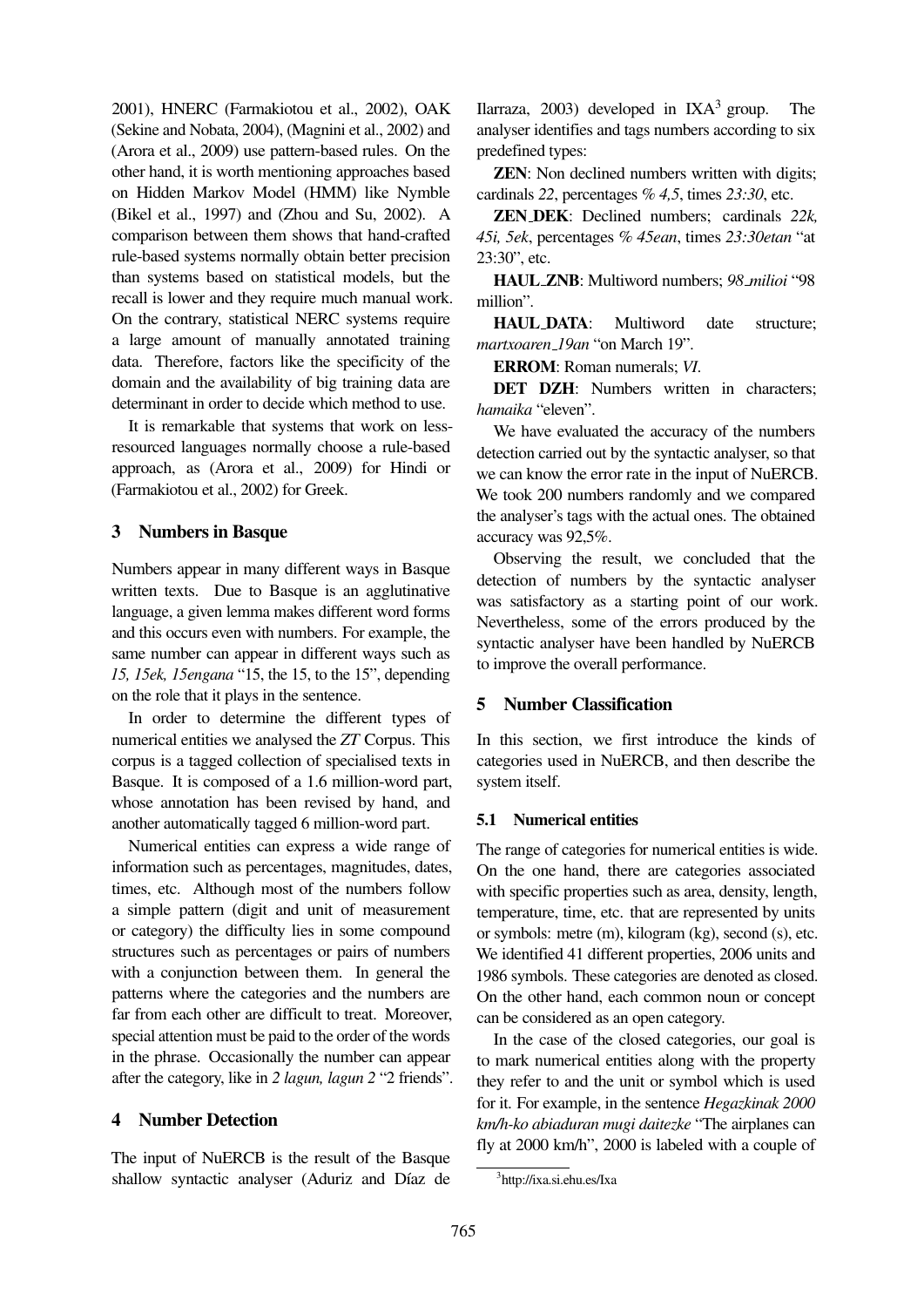tags: the symbol of measurement is "km/h" and the associated property is "speed".

In the case of the open categories, we distinguish between the percent expressions like *hazkundea % 10ekoa izan da* "the growth has been 10 %", and the simple numbers or amounts like *1250 biztanle* "1250 inhabitants". In these cases the system determines which common noun refers to the numerical entity: *% 10* is linked to *hazkundea* "the growth" and *1250* is linked to *biztanle* "inhabitants". It must be underlined that in general other systems do not classify these open categories, and in the case of percents they only tag the number followed by the percent symbol, but not the common noun that the number refers to.

#### 5.2 System overview

NuERCB is conceived to be used in diverse applications where the response time is a critical factor. Therefore, we need NuERCB to have a high processing speed using low memory capacity. So we have chosen the Finite State Technology to implement NuERCB because of its mathematical and computational simplicity and its high performance.

NuERCB compiles a set of hand-crafted rules which have been implemented in Finite State Transducers (FST). We defined 34 FSTs to classify closed categories and 2 more for open categories that correspond to common nouns. They were defined using Foma (Hulden, 2009), an open source platform for finite-state automata and transducers. In total, the FSTs set is composed by 2095 hand-crafted rules which are able to identify 41 properties, 2006 units and 1986 symbols.

The tagging process is divided into three main phases. Firstly, the properties associated with units or symbols and boundaries of the numerical entities are tagged. Afterwards, the units or symbols of the properties that have been detected in the previous step are marked. Also, ellipsis cases of units or symbols are detected. And finally, percents, some multiword and date structures and open categories are tagged.

The input of the system is a syntactically analysed text. The format of this analysed text has been adapted to be used for the FST set, and vice versa the tagged output of the FSTs is returned to its original format.

The architecture of the system is shown in Figure 1.

To illustrate the application of the method we focus on the following examples: *21 ordu 5 minutu eta 12 segundoko ...* "... of 21 hours 5 minutes and 12 seconds" and *azalera osoaren % 8,38* "the % 8.38 of the total area". The first one is a typical composed time



Figure 1: Architecture of NuERCB.

structure and it will be detected in the first phase (P1) and completed in the second one (P2). The second example shows a percent with a common noun category which will be detected in the third phase (P3).

- P1. In this phase only the property and boundaries of the first example are detected and marked: <*TIME*>*21 ordu 5 minutu eta 12 segundoko*<*/TIME*>. In Figure 2,  $R1<sup>4</sup>$  recognises the structure boundaries of the time property.
- P2. Here units and symbols associated with each number in the structure are detected and marked: <*TIME*><*HOUR*> *21* <*MINUTE*> *5 and* <*SECOND*> *12* <*/TIME*>. R2 defined in Figure 2 is able to tag the *second* unit based on the <*TIME*> and <*/TIME*> tags added by the previous rule (R1).
- P3. Finally, the numerical entity of the second example is detected and marked. R3 in Figure 3 detects that an adjective can appear between a common noun and a percent number. Firstly the rule adds CN (Common Noun) to the tag <*PERCENT-CN*> *%8,38*, then a postprocess is carried out in order to replace CN by the category that corresponds. The final result is <*PERCENT-AREA*> *%8,38*. As we can observe the percent number is tagged correctly with the correspondent category (*azalera* "area") instead of the adjective (*osoa* "total").

### 6 Experimental Results

To evaluate the system we have taken 255 numerical entities and their context from the *ZT* Corpus.

The evaluation was carried out using two well known methods, the MUC evaluation system and the Exact-match evaluation which is used in IREX and CONLL.

<sup>4</sup> Syntax for regular expressions in Foma can be consulted in http://foma.sf.net/dokuwiki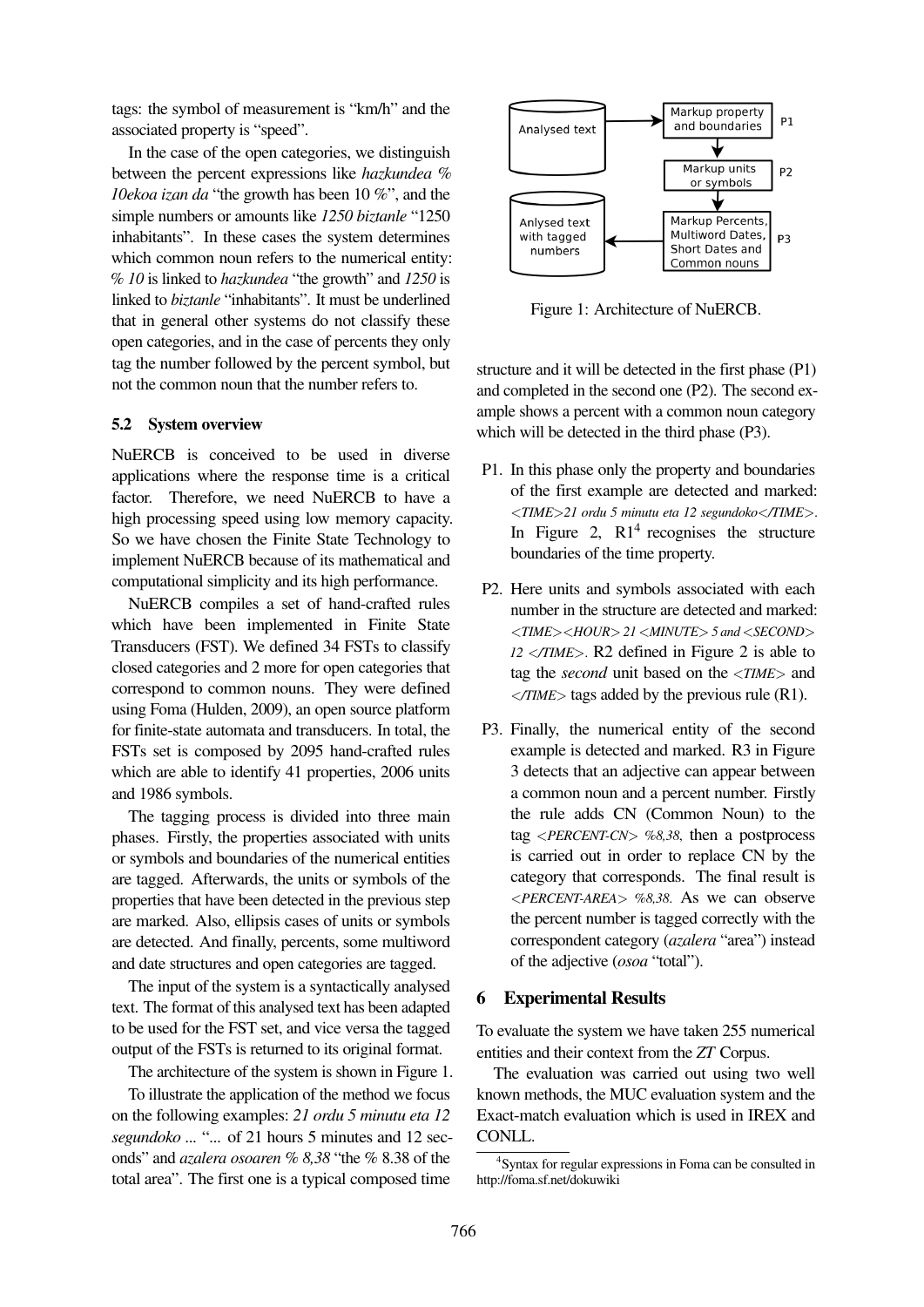```
define TimeStruct Number [ TimeUnit |TimeSymbol ];
define R1 TimeStruct ([(",") TimeStruct]* Conjunction TimeStruct)
                                                     @-> "<TIME>" ... "</TIME>";
define SecondPost [ SecondUnit | SecondSymbol];
define R2 Number @-> "<SECOND>" ... \|\cdot\|TIME>" ?* _ SecondPost ?* "</TIME>";
```
Figure 2: Simplified rules to recognise temporal structures.

define R3 Number @-> "<PERCENT CN>" ... "</PERCENT CN>" ||CommonNoun Adjective PercentSymbol ;

Figure 3: Simplified rule to recognise percent structures.

In MUC evaluations (Grishman and Sundheim, 1996) a system is scored in two axes: its ability to find the correct type (TYPE) of the entity and its ability to find the correct text (TEXT). A correct type is credited if the entity type is assigned correctly. A correct TEXT is credited if the boundaries of the entity are marked correctly. The TYPE and TEXT are credited independently, regardless if one of them is incorrect (Nadeau and Sekine, 2007).

We use a slightly changed version of MUC evaluation. Besides the TYPE and TEXT we include SUBTYPE, which is used in the closed categories. The SUBTYPE is credited when a unit or symbol that expresses a property is marked correctly. So when we detect a numerical entity associated with a property, TYPE is credited if the property is assigned correctly, SUBTYPE is credited if the unit or symbol is marked correctly and TEXT is credited if the boundaries of the numerical entity are identified properly.

For TYPE, SUBTYPE and TEXT three measures are kept: the number of correct answers (COR), the number of actual answers that the system guesses (ACT) and the number of possible entities in the answer (POS).

In MUC, precision is calculated as COR / ACT and the recall is COR / POS. The final score is the Micro-Averaged F-measure (MAF).

IREX and CONLL share a simple scoring protocol called "Exact-Match evaluation". Systems are evaluated based on the Micro-Averaged F-measure (MAF). The precision is the percentage of named entities found by the system that are correct and the recall is the percentage of named entities present in the dataset that are found by the system. A proposed named entity is correct only if it is an exact match of the corresponding entity in the text.

In Table 1 there is a comparison between both evaluation methods taking into account two outputs. In this example, *5 metro eta 50 zentimetro* "5 metres and 50 centimetres", the MUC evaluation for the first

|                    | 5 metres and                                         |            |             |  |
|--------------------|------------------------------------------------------|------------|-------------|--|
| Example            | 50 centimetres                                       |            |             |  |
| Correct            | < L > < M > 5                                        |            |             |  |
| tagging            | and $\langle$ CM $\rangle$ 50 $\langle$ /L $\rangle$ | <b>MUC</b> | Exact-match |  |
| System<br>output 1 | < L > < M > 5                                        | $COR = 4$  | $COR = 1$   |  |
|                    | and                                                  | $ACT = 4$  | $ACT = 1$   |  |
|                    | $<$ CM $> 50$ $<$ /L $>$                             | $POS = 1$  | $POS = 1$   |  |
| System<br>output 2 | < L > < M > 5 < L >                                  | $COR = 3$  | $COR = 0$   |  |
|                    | and                                                  | $ACT = 6$  | $ACT = 2$   |  |
|                    | $<$ L $>$ $<$ CM $>$ 50 $<$ /L $>$                   | $POS = 4$  | $POS = 1$   |  |

Table 1: Comparison of MUC and Exact-match evaluation methods.

output credits 4 points in COR and ACT: 1 point for identifying properly the structure boundaries, 1 for detecting correctly the property (*length*) and 2 more for tagging the unit of each number (*m* and *cm*). The second output is credited as follows: 3 points in COR (*length, m, cm*) and 6 points in ACT (2 boundaries, 2 times the length property and 1 point for each unit). However, Exact-Match evaluation only credits 1 point for identifying correctly all the features mentioned above in the first output.

The Precision, Recall and F-measure values obtained by NuERCB according to the two scoring protocols mentioned above are shown in Table 2. The first row shows scores for closed categories and the second one shows results for open categories. The last row summarizes the total values.

|               | MUC   |       | <b>CONLL-IREX</b> |                |
|---------------|-------|-------|-------------------|----------------|
|               | P     | R     | ${\rm F}_1$       | F <sub>1</sub> |
| <b>CLOSED</b> | 89.59 | 86,95 | 88.25             | 83.70          |
| <b>OPEN</b>   | 86.29 | 83.59 | 84.92             | 73.33          |
| <b>TOTAL</b>  | 88.32 | 85.65 | 86.96             | 78.82          |

Table 2: NuERCB scores for closed and open categories.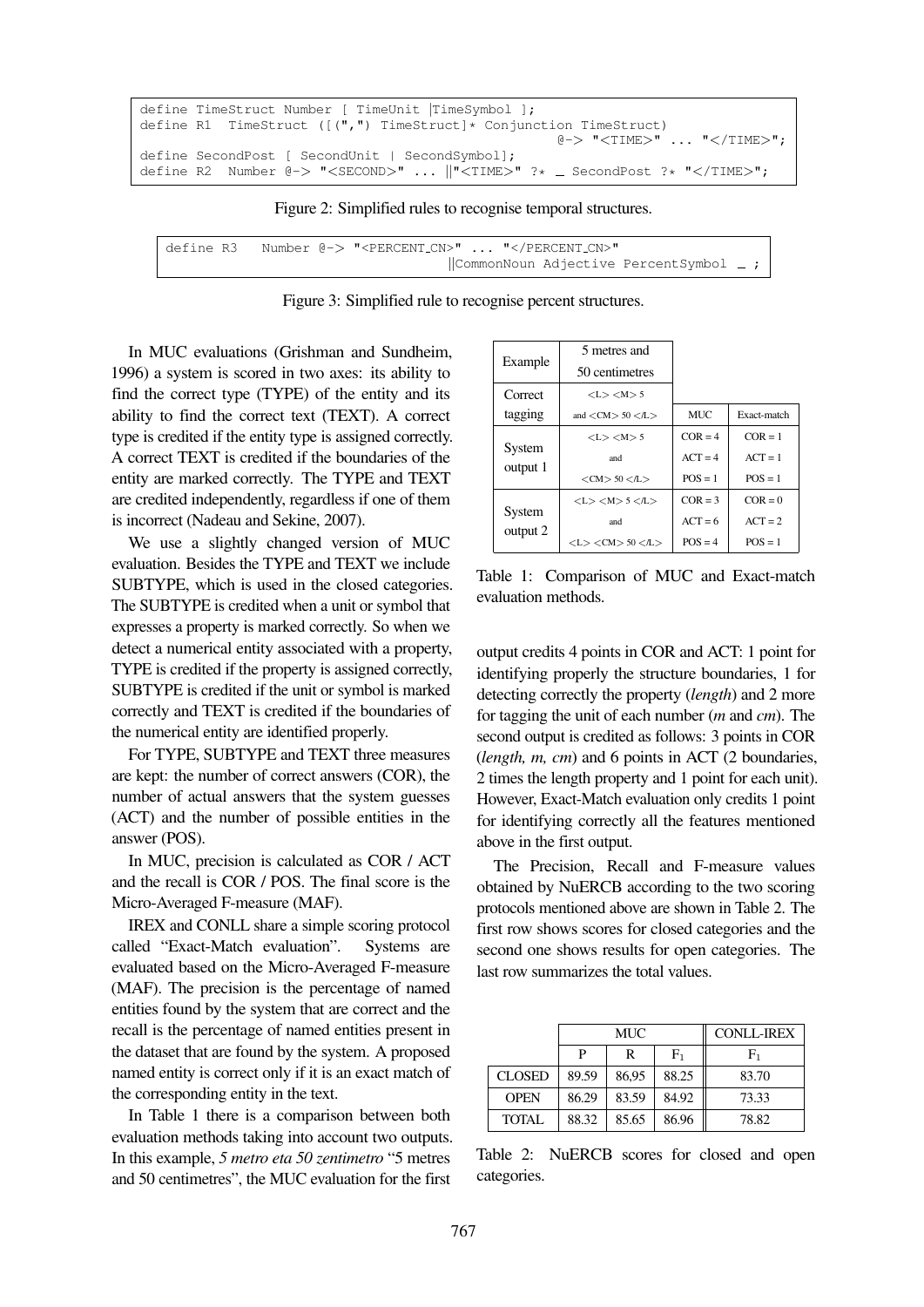Table 3 shows scores of the most frequent closed categories (date, time, length, weight and money), along with a specific row for percents as they have been particularly dealt among the open categories.

|                | MUC   |       | <b>CONLL-IREX</b> |       |  |
|----------------|-------|-------|-------------------|-------|--|
|                | P     | R     | F <sub>1</sub>    | $F_1$ |  |
| <b>DATE</b>    | 87.18 | 85.00 | 86.08             | 80.00 |  |
| <b>TIME</b>    | 97.73 | 97.73 | 97.73             | 93.10 |  |
| <b>LENGTH</b>  | 90.79 | 92.00 | 91.39             | 92.00 |  |
| WEIGHT         | 97.14 | 94.44 | 95.77             | 91.67 |  |
| <b>MONEY</b>   | 92.31 | 88.90 | 90.57             | 88.89 |  |
| <b>PERCENT</b> | 72.73 | 60.38 | 65.98             | 36.84 |  |

Table 3: NuERCB scores for main closed and open categories.

The comparison of our system with other similar ones is shown in Table 4. Although systems used different category-sets, we present those that can be considered comparable.

### 7 Discussion

According to MUC evaluation method NuERCB obtains a 86.96% F-measure score and in conformity with Exact-Match scoring it reaches 78.82% for the total of the categories.

Analysing separately the scores for closed and open categories (see Table 2), we realize that our system's performance is better classifying closed categories (MUC: 88.25%, Exact-match: 83.70%) than open ones (MUC: 84.92%, Exact-match: 73.33%). With respect to closed categories most of the errors were due to the fact that units or symbols had not been defined in the hierarchy. As a consequence the system was not able to identify and classify these entities correctly. The problem of open categories is that sometimes the category is not near the number.

Focusing on Table 3 we notice that NuERCB gets good scores for the main categories. The lowest score

|                | ${\rm F_1}$ |       |       |       |       |
|----------------|-------------|-------|-------|-------|-------|
|                |             | 2     | 3     | 4     | 5     |
| <b>DATE</b>    | 86.08       | 86.98 | 91.9  | 96.59 | 93.73 |
| <b>TIME</b>    | 97.73       |       | 92.4  | 92.89 | 87.07 |
| WEIGHT         | 95.77       | 75.00 |       |       |       |
| <b>MONEY</b>   | 90.57       | 96.47 | 94.83 | 95.54 | 95.47 |
| <b>PERCENT</b> | 65.98       |       |       | 94.61 | 98.47 |

Table 4: Comparison of scores among systems. 1=NuERCB, 2=OAK (Sekine and Nobata, 2004), 3=(Arora et al., 2009), 4=(Magnini et al., 2002), 5=LTG (Mikheev et al., 1998)

are obtained in DATE and percent structure cases.

In DATE cases some numbers referring to date has no context clues that help in their classification. For example, the number 1963 may be a year but if there is not contextual evidence it is difficult to determine whether it is a date or not.

In the case of percent structures the task is more complex than in usual MUC systems. It is remarkable that other systems only classify simple percent structures like 20% that is a number followed by a percent symbol  $(\%)$ . In our case the task of identifying a percent numerical entity requires also to find the common noun that the percent number refers to. In percent structures the common noun and the percent number appear often far from each other, even in different sentences. This makes very difficult to identify correctly the category using only handcrafted rules. Suppose that we have this example, *Emakumezkoak unibertsitateetako irakasle titularren % 13-18 soilik dira, Finlandia, Frantzia eta Espainian; Herberehetan, Alemanian eta Danimarkan % 6,5 baino gutxiago dira* "In Finland, France and Spain, women are only 13-18% of university lecturers; in Holland, Germany and Denmark are less than % 6.5." Obviously it is very complicated to tag 6.5 % with its correct category (*emakume* "woman") using just rules.

To finish the analysis of the results we compare NuERCB with other systems (see Table 4). In most of the categories our scores are similar to the others, in some cases better (TIME and WEIGHT) and in others lower (DATE and MONEY). Clearly the most significant difference is in percents as we mentioned above.

Finally, it is important to underline that some errors of the syntactic analyser, such as incorrect multiword detection or tokenizing and stemming errors, have affected our system's performance.

# 8 Conclusions and Future Work

We have presented the first system for Basque that addresses the recognition and classification of numerical entities. The system has a wide coverage and deals with numerical entities in a general way taking into account the diversity of phenomena in written texts. We have predefined thousands of units and symbols that allow to capture lots of properties, and we have treated common nouns as an open set of categories.

The use of Finite State Technology makes possible to process large dataset with high processing speed using low memory. We have compiled a set of 2095 hand-crafted rules in Foma. This platform facilitates the use and integration of NuERCB in information